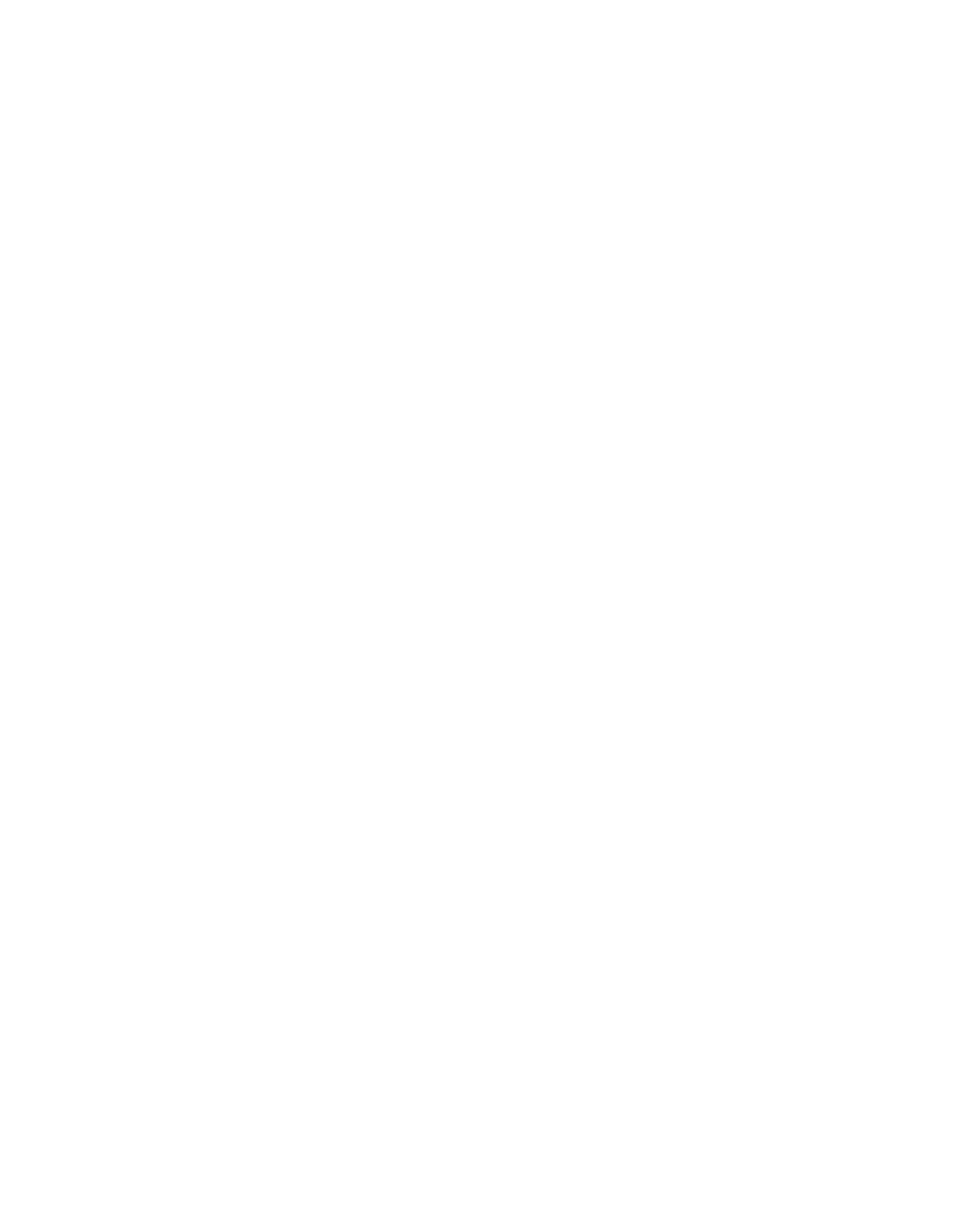Mott MacDonald 10 South LaSalle Street Suite 2520 Chicago IL 60603 United States of America

T +1 (312) 894 5369

mottmac.com/americas

# **CTA WESS Summary Report**

 $\Gamma$ A study on how implementing a Wayside Energy Storage System will impact the CTA Red Line

April 28, 2017 Public Version

Prepared for the Regional Transportation Authority (RTA) and the Chicago Transit Authority (CTA)

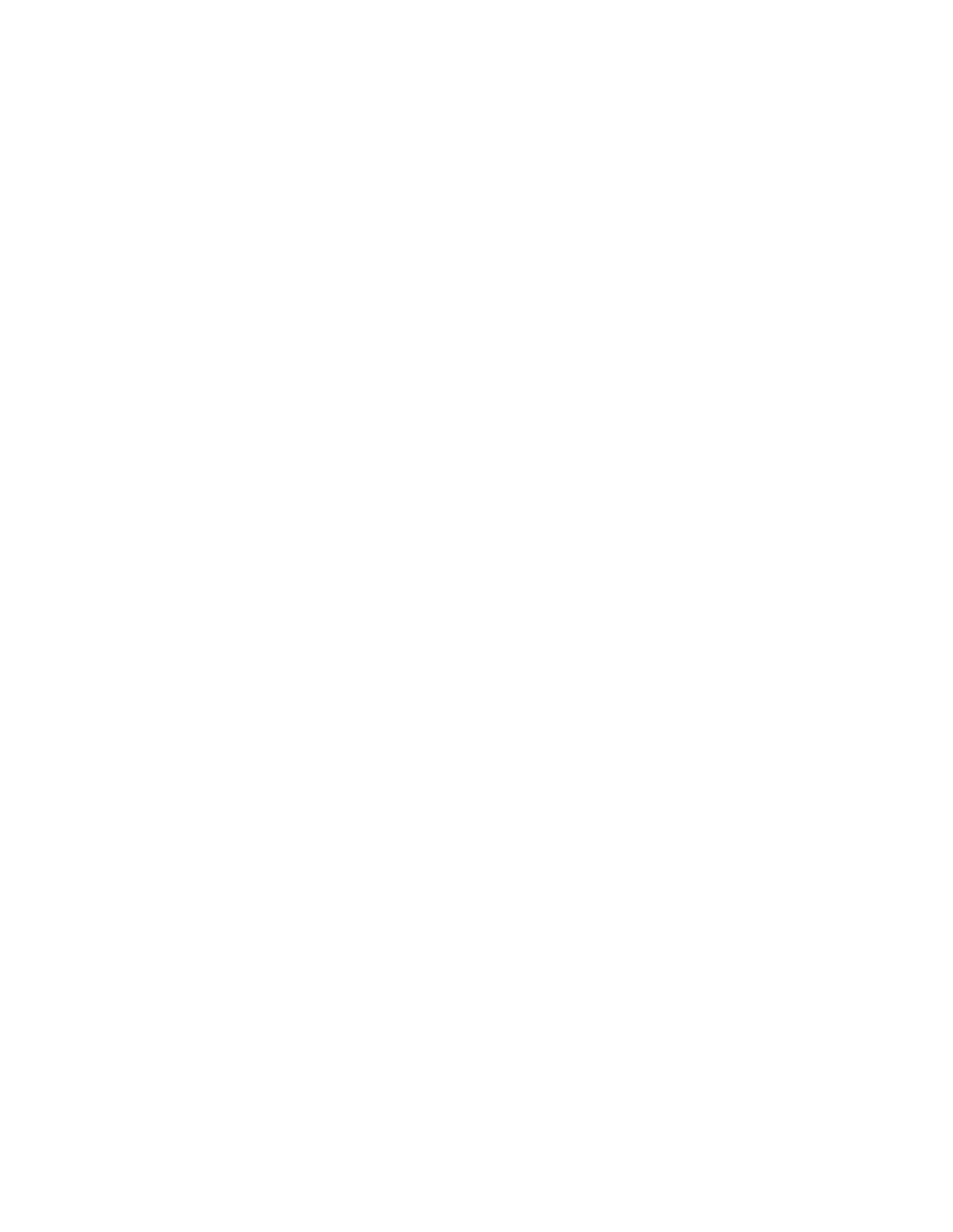# **Issue and revision record**

| <b>Revision</b> | <b>Date</b>   | <b>Originator</b> | <b>Checker</b> | <b>Approver</b> | <b>Description</b>                  |
|-----------------|---------------|-------------------|----------------|-----------------|-------------------------------------|
| $\overline{A}$  | 7 April 2017  | D Hetherington    | J Green        | M Walbrun       | <b>First Issue</b>                  |
| B               | 25 April 2017 | D Hetherington    | J Green        | M Walbrun       | Updated for CTA and RTA<br>comments |
|                 |               |                   |                |                 |                                     |
|                 |               |                   |                |                 |                                     |
|                 |               |                   |                |                 |                                     |
|                 |               |                   |                |                 |                                     |
|                 |               |                   |                |                 |                                     |
|                 |               |                   |                |                 |                                     |
|                 |               |                   |                |                 |                                     |

#### **Document reference:** 369052 | 03 | B

#### **Information class: Standard**

This document is issued for the party which commissioned it and for specific purposes connected with the abovecaptioned project only. It should not be relied upon by any other party or used for any other purpose.

We accept no responsibility for the consequences of this document being relied upon by any other party, or being used for any other purpose, or containing any error or omission which is due to an error or omission in data supplied to us by other parties.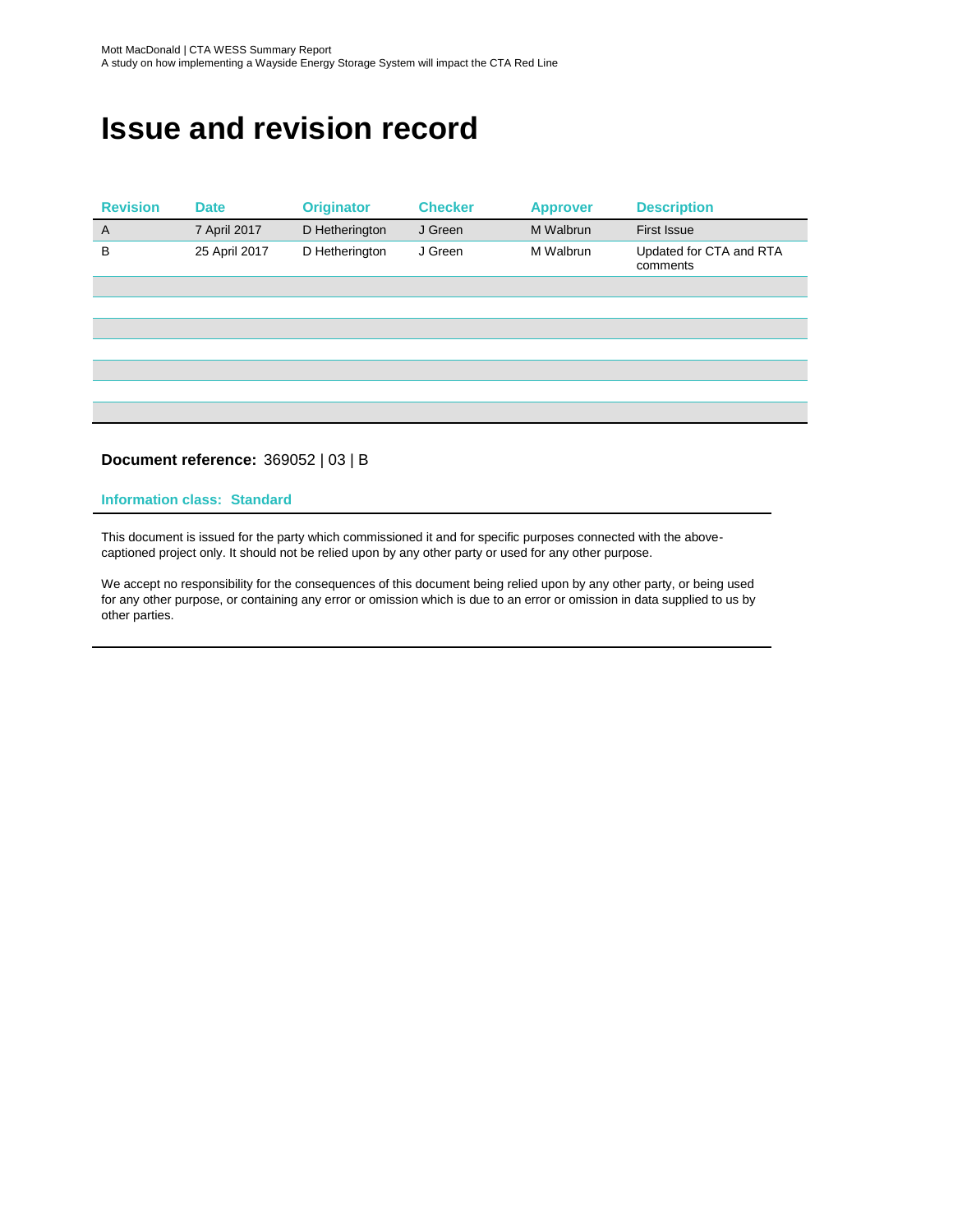# **Contents**

|                |                                        | <b>Executive summary</b>                       | 1              |
|----------------|----------------------------------------|------------------------------------------------|----------------|
| 1              |                                        | <b>Abbreviations</b>                           | $\overline{2}$ |
| $\overline{2}$ | <b>Project Background</b>              |                                                |                |
|                | 2.1                                    | <b>Project Description</b>                     | 3              |
|                | 2.2                                    | Scope                                          | 3              |
|                |                                        | 2.2.1<br>Load Flow Analysis                    | 3              |
|                |                                        | 2.2.2<br><b>Frequency Regulation Market</b>    | 3              |
| 3              | <b>Types of WESS</b>                   | 5                                              |                |
|                | 3.1                                    | <b>Types Of Storage Medium</b>                 | 5              |
|                | 3.2                                    | <b>Energy Storage for Regenerative Braking</b> | 5              |
|                | 3.3                                    | <b>Energy Storage for Frequency Regulation</b> | 6              |
| 4              | <b>Simulation Results Summary</b>      |                                                | 8              |
|                | 4.1                                    | Modelled WESS technical data                   | $\,8\,$        |
|                | 4.2                                    | <b>Simulation Results</b>                      | 9              |
|                | 4.3                                    | Preferred Size of WESS                         | 11             |
|                | 4.4                                    | Accuracy of simulations                        | 12             |
|                | 4.5                                    | <b>Financial Analysis</b>                      | 12             |
| 5              | <b>TPSS Site Survey Summary</b>        |                                                |                |
|                | 5.1                                    | <b>WESS Suitability</b>                        | 14             |
|                | 5.2                                    | FRM suitability                                | 14             |
| 6              | <b>Conclusions and Recommendations</b> |                                                | 15             |
|                | 6.1                                    | 15                                             |                |
|                | 6.2                                    | Size of WESS<br>Participation in FRM           | 15             |
|                | 6.3                                    | 15                                             |                |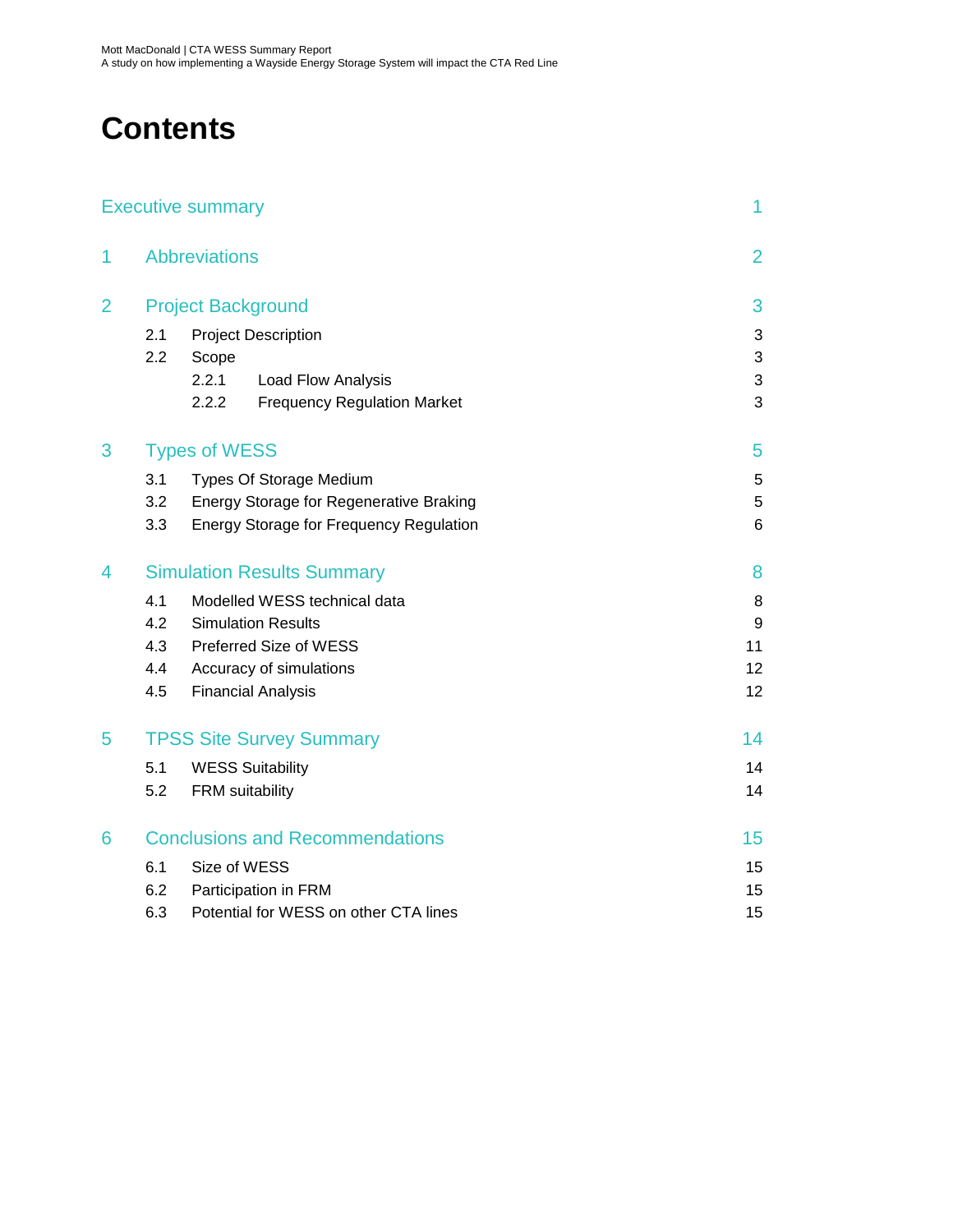# <span id="page-6-0"></span>**Executive summary**

Based on the results of the Load Flow Analysis and the site surveys, the preferred option would be to install one 2000 A (approx. 1.5 MW), 6 kWh to 8 kWh Wayside Energy Storage System (WESS) at  $79<sup>th</sup>$  TPSS on the CTA Red Line.

However, the cost to install and commission this WESS would be between \$600k and \$700k and the energy savings would be around \$25k per year. This gives a payback period of around 25 years. The payback period is on the high side not only due to the inherent high receptivity of the CTA system, but also due to the low cost of energy CTA already pays at 7 cents per kWh.

The price of WESS is decreasing as they are becoming more "mainstream" (the price of super capacitors is decreasing year on year) so if the cost of the WESS decreased by 10 % and the cost of energy increased to 10 cents per kWh (gas prices are increasing) then the payback period would be around 18 years.

The long payback period is mainly due to the high interconnectedness of the Red Line with other CTA Lines, thereby meaning there is usually already a load (in terms of another train) to accept regenerated braking energy. The optimum place for a WESS would be on a single line that is not connected to any other lines.

A better candidate for a WESS would be the Blue and the Orange Lines when the new 7000 series in the following locations:

- Between Sacramento TPSS and O-Hare TPSS on the Blue Line;
- Between Kolmar TPSS and Des Plaines TPSS on the Blue Line;
- Between Ashland TPSS and Midway TPSS on the Orange Line.

Mott MacDonald would recommend CTA commission studies to examine the installation of WESS on these lines alongside the new 7000 series rolling stock.

As a stand-alone WESS on the Red Line is likely to be cost prohibitive based on regenerative braking energy savings alone, CTA should consider a Contract with a third party where that party is willing to pay for the capital cost of the WESS in order to participate in the Frequency Regulation Market (FRM). The WESS would be programmed to favor the FRM, but would still recover some wasted regenerative braking energy, which would be "free" energy savings for CTA. Any profit from participating in the FRM would be shared between CTA and the third party.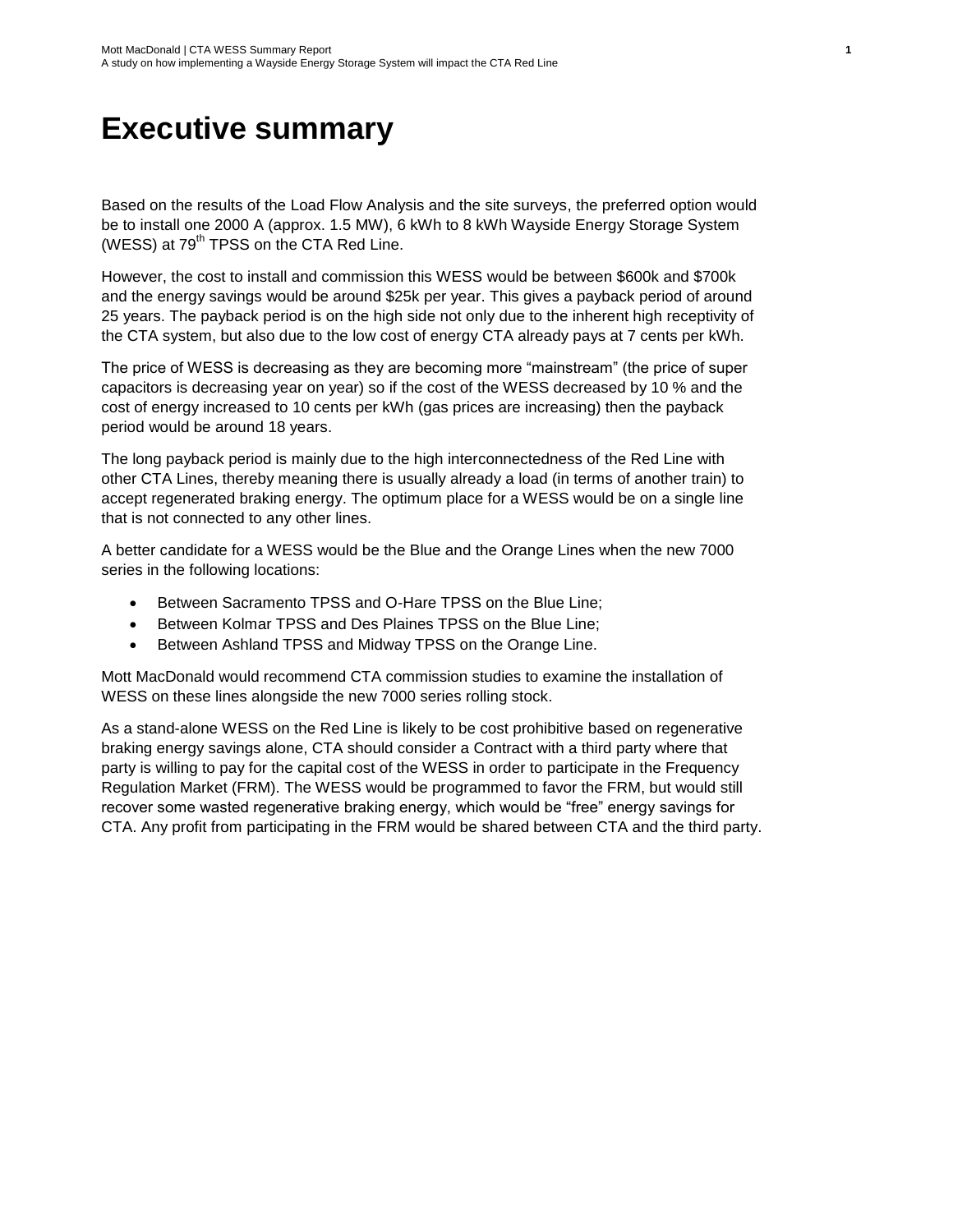# <span id="page-7-0"></span>**1 Abbreviations**

| Abbreviation | Name                                               |
|--------------|----------------------------------------------------|
| A            | Ampere                                             |
| <b>CTA</b>   | <b>Chicago Transit Authority</b>                   |
| <b>DC</b>    | <b>Direct Current</b>                              |
| <b>FRM</b>   | <b>Frequency Regulation Market</b>                 |
| kW           | Kilowatt                                           |
| kWh          | Kilo Watt-hour                                     |
| <b>MW</b>    | Mega Watt                                          |
| <b>PJM</b>   | Pennsylvania Jersey Maryland                       |
| <b>RTA</b>   | <b>Regional Transportation Authority</b>           |
| <b>SEPTA</b> | Southeastern Pennsylvania Transportation Authority |
| <b>TPSS</b>  | <b>Traction Power Substation</b>                   |
| $\vee$       | Volts                                              |
| <b>WESS</b>  | Wayside Energy Storage System                      |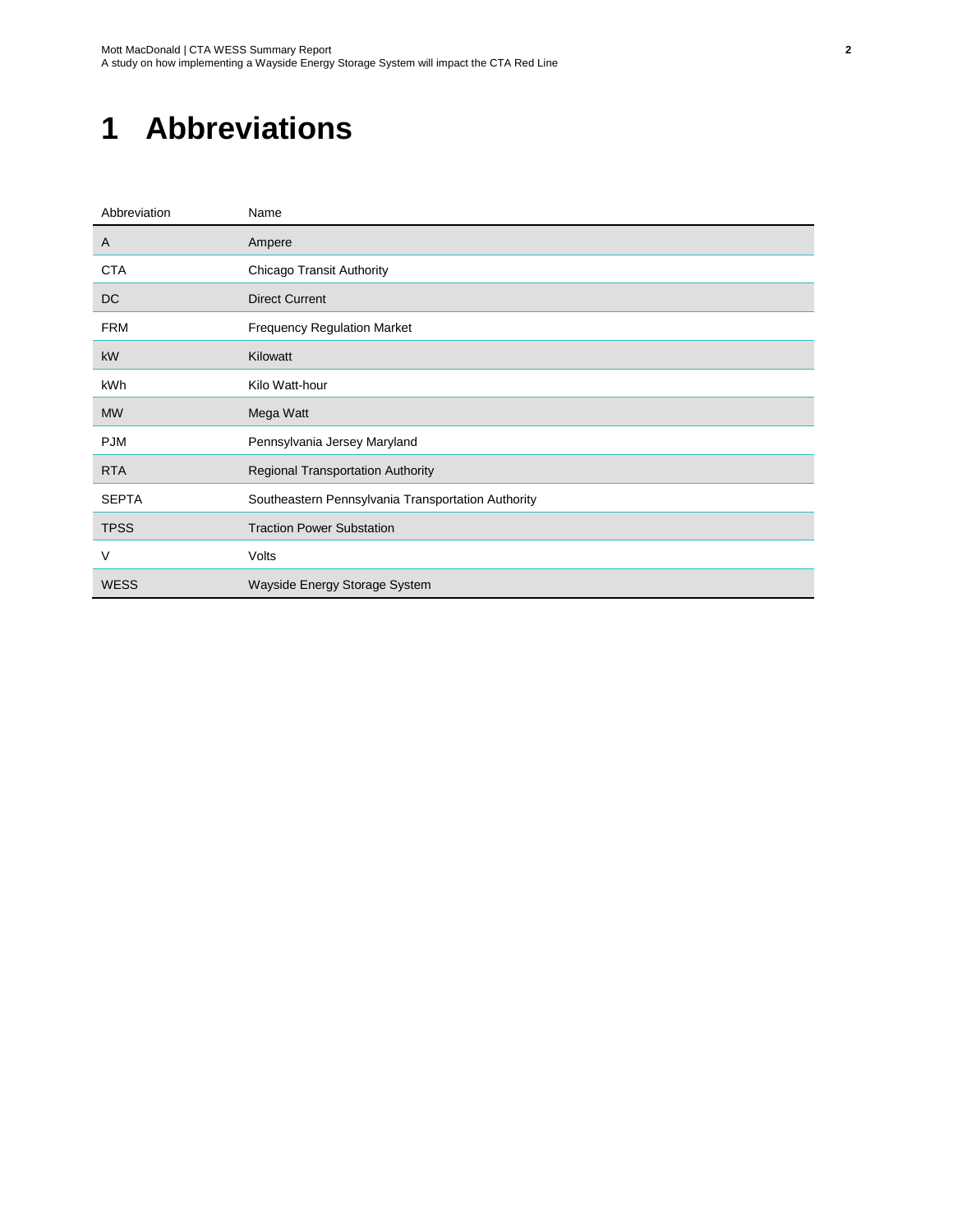# <span id="page-8-0"></span>**2 Project Background**

### <span id="page-8-1"></span>**2.1 Project Description**

In an effort to improve operational efficiency, the Chicago Transit Authority (CTA) and Regional Transportation Authority (RTA) have requested Mott MacDonald assess the effects of installing wayside energy storage systems (WESS) on the CTA rail system along the Red Line.

WESS are used in conjunction with electrically-powered rail transit vehicles equipped to utilize regenerative braking. A train equipped with regenerative braking uses the electric motors as generators to produce power and provide a braking force. However, in order for the generator (motor) to provide a braking force to the train the power produced by the generator (motor) must be spent. The power is consumed in three ways:

- 1) The train powers its own auxiliary load;
- 2) The train outputs power back onto the  $3<sup>rd</sup>$  rail which can be consumed by other nearby receptive loads (e.g., trains, signaling loads or WESS); or
- 3) The power is wasted in on board resistors (rheostatic braking).

The trains will use the regenerated power to provide power to their own auxiliary load first and then try to output excess power to the 3<sup>rd</sup> rail. Any power that cannot be exported to the 3<sup>rd</sup> rail is wasted into the onboard resistors.

In order to reduce the wasted energy in rheostatic braking, the electrical traction network needs to be made more receptive. In this case, this is achieved using the WESS, which will be able to absorb regenerative braking energy from the  $3<sup>rd</sup>$  rail.

The most common types of WESS are (in no particular order) batteries, capacitors and flywheels, although this report does not suggest that CTA limit itself only to these technologies.

### <span id="page-8-2"></span>**2.2 Scope**

#### <span id="page-8-3"></span>**2.2.1 Load Flow Analysis**

The first part of the project was to undertake a Load Flow Analysis of the Red Line using Mott MacDonald's TRAIN software to produce a quantitative assessment of locations that would be optimum to place WESS for the capture of regenerative braking energy. However, the Red Line was not the only alignment modelled. CTA's extensive rail system, which includes subway, atgrade, and on-structure alignments, is powered by an all-inclusive traction power system. For example, the East Lake TPSS services both the Red Line and Blue Line Subway alignments, plus the downtown Loop alignment located on structure above the streets of Chicago. In the North Main segment, each TPSS services both the Red Line alignment and the Brown/Purple Line alignment that runs parallel to it.

#### <span id="page-8-4"></span>**2.2.2 Frequency Regulation Market**

In addition to undertaking a Load Flow Analysis, Mott MacDonald was requested to advise CTA and RTA on the suitability of participating in the Frequency Regulation Market (FRM) in a similar manner to that of SEPTA.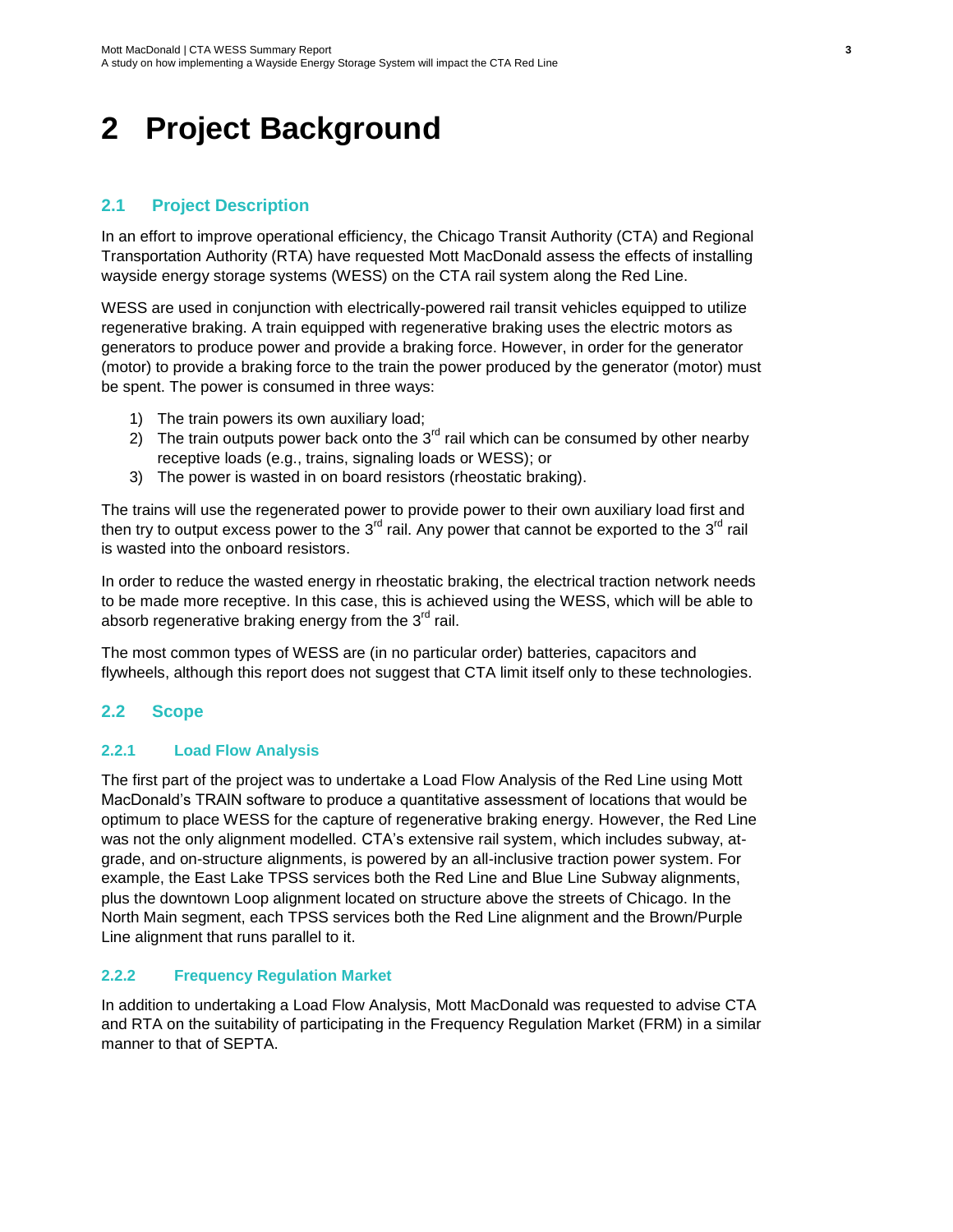As this participation cannot be simulated in TRAIN, the results and conclusions drawn on this part of the project derive from consultation with SEPTA, Constellation, Viridity, and ABB (the interested parties in SEPTA's participation in the FRM).

The FRM conclusions presented in this report are qualitative in nature, and are based on Mott MacDonald's best engineering judgement from talking with these firms.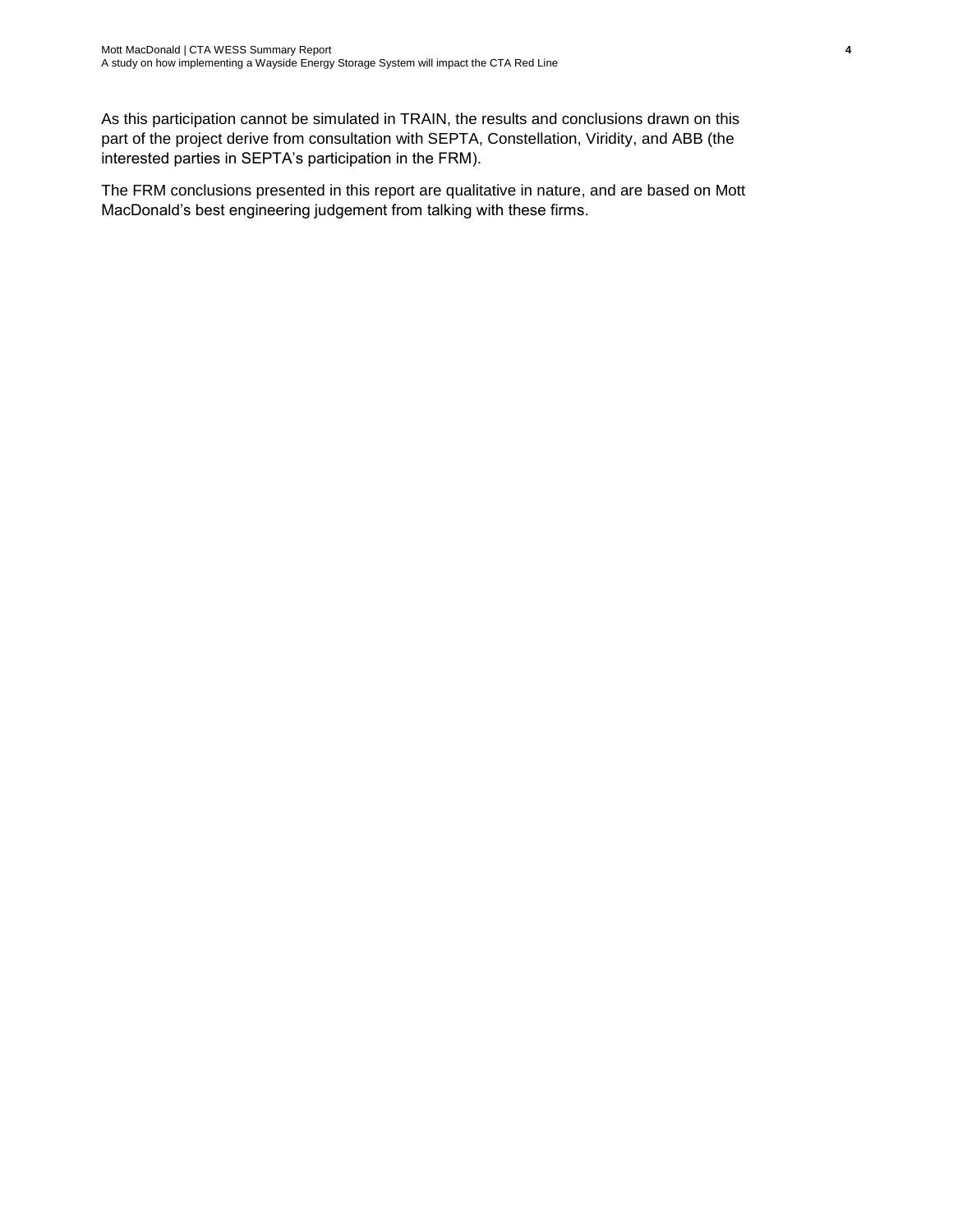# <span id="page-10-0"></span>**3 Types of WESS**

### <span id="page-10-1"></span>**3.1 Types Of Storage Medium**

A super capacitor is a high capacity capacitor that can store much higher charges, with lower voltages, than the standard electrolytic capacitor. There are no moving parts in a capacitor and as such super capacitors have a high efficiency of around 95 % (energy out / energy in). A WESS comprised of super capacitors will consist of hundreds of these capacitors arranged in series and parallel to achieve the necessary storage capacity. Super capacitors have a life time of between 10 and 15 years, but can be operated beyond this with an associated loss in storage capacity.

Flywheels store energy mechanically by spinning the flywheel to very high speeds (approx. 20,000 rpm). This is achieved by levitating the flywheel on magnetic bearings and maintaining a vacuum around the flywheel. The flywheel needs an auxiliary power source to maintain the vacuum, which affects their efficiency, which can drop to 92 % - 95 % (energy out / total energy in), once the auxiliary energy has been accounted for. Modern flywheels are designed to be failsafe if the vacuum or bearings fail so there is negligible risk to persons or property from a unit failing. Flywheels have a life time of between 20 to 25 years before the bearings will need to be replaced. The vacuum pump will need to be replaced approximately every 10 years.

A battery stores energy using an electrochemical reaction, where electrolytes form a reversible chemical reaction to allow the battery to either charge or discharge energy. There are many different types of battery, and the correct type would depend on the charge/discharge cycle, and required life time. Lithium Ion would tend to be favored due to the "no memory" discharge cycle, high charge density and low rate of self discharge. A large amount of Lithium Ion batteries will have safety implications in terms of fire, but this can be safely addressed in the design. Battery life is dependent on how many charge / discharge cycles and also on the depth of discharge. So increasing the storage capacity, for the same duty cycle, (to achieve a lower depth of discharge) will increase the number of cycles a battery is capable of achieving. Regardless, it is unlikely that a Lithium Ion battery life will be greater than five years.

In comparison, flywheels and capacitors are both able to accept and deliver charge at considerably higher rates than batteries (around 1000 times higher), and can tolerate more charge/discharge cycles to a greater depth than batteries. However, batteries have the advantage of a far greater energy per unit volume storage capacity than either capacitors or flywheels.

#### <span id="page-10-2"></span>**3.2 Energy Storage for Regenerative Braking**

The energy requirements for regenerative braking require the storage device to be able to charge or discharge a "large" amount of power in a "short" period of time, but the total energy stored is "small". The energy is stored for a short period time (around a minute usually) before the energy is discharged. This cycle can be repeated many times in an hour. The storage period is short because as soon as the load increases again (e.g., the train accelerates out of the platform) the WESS will start discharging.

This means the equipment has to cope with high power demands in between times of no power demand, which has led manufacturers to provide WESS such that the power rating quoted is the "peak" power (over a certain time period) and is not the continuous rating of the equipment.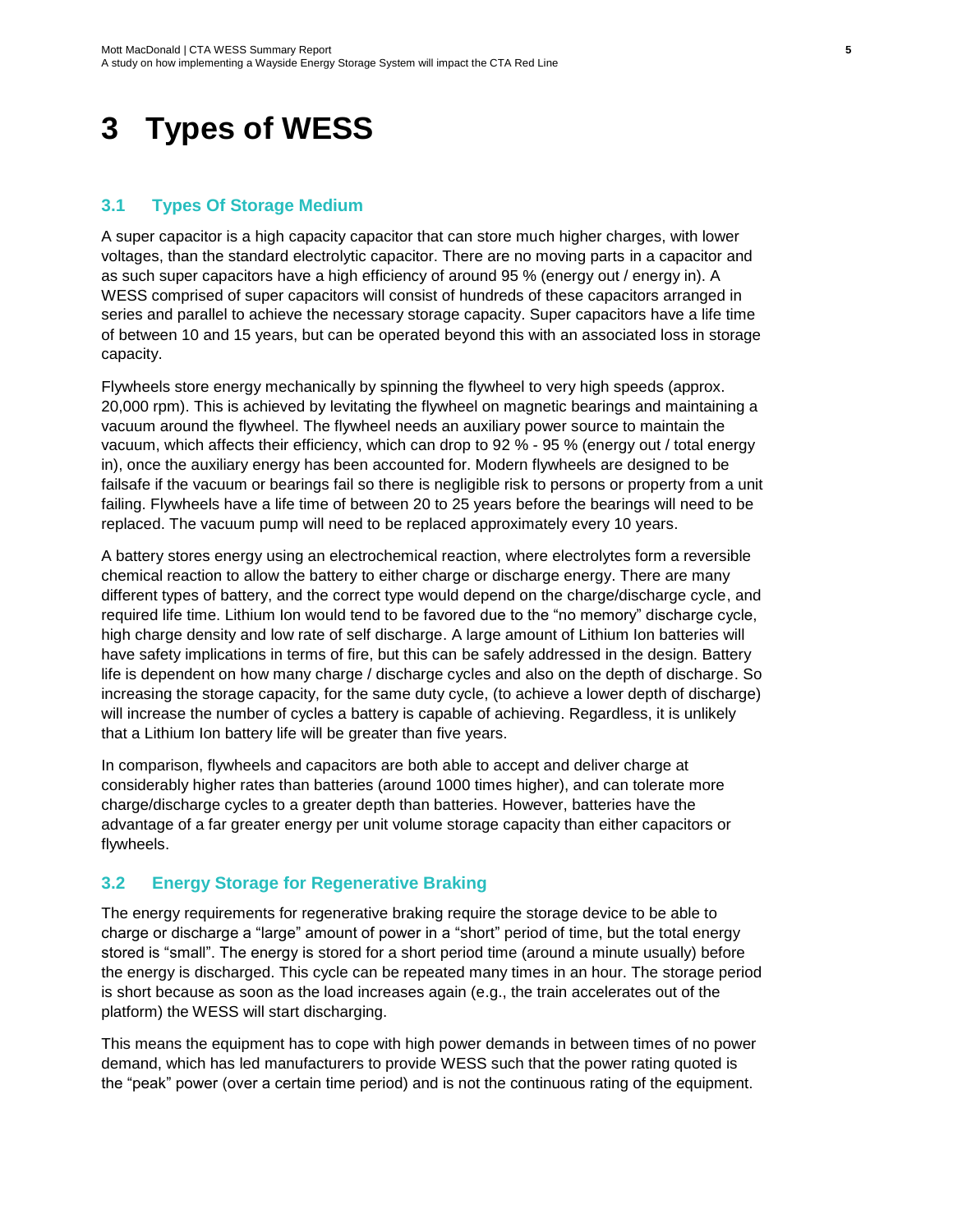Therefore, the power rating of the equipment is dependent on the load cycle of the WESS, and may be unique to each railway.

Both super capacitors and flywheels are capable of supporting these high power charge / discharge cycles, and either medium would be suitable for use on CTA for the capture and reuse of regenerative braking energy.

### <span id="page-11-0"></span>**3.3 Energy Storage for Frequency Regulation**

The energy and power requirements for the Pennsylvania Jersey Maryland (PJM) Frequency Regulation Market differs from that required for regenerative braking energy recovery in that the power requirements are "small", but the energy requirements are "large".

In the FRM, PJM sends a signal to all the participants requesting that they either increase or reduce the amount of energy they are taking from PJM. Once received, the controlling software then sends a charge or discharge signal to the WESS and monitors the incoming power supply to check that the signal is being accurately followed. However, as the WESS is connected to the railway it is not always possible for the WESS to follow the signal because:

- 1. The WESS may be full;
- 2. The WESS may be empty;
- 3. The WESS may not be able to charge from the grid.

Bullet points 1 and 2 are mitigated by only letting the WESS charge / discharge a certain amount, such that it will always have capacity to respond to the FRM, but this will have a detrimental effect on the amount of recovered energy from regenerative braking.

Bullet point 3 will occur sometimes because the WESS is connected to the DC busbar and the DC busbar is connected to the  $3<sup>rd</sup>$  rail. When a train is regenerating it will push the DC voltage on the  $3^{rd}$  rail up, which (assuming the energy is not being fully utilized elsewhere) in turn will push the DC voltage on the busbar above the rectifier "no-load" voltage. This means that if the WESS receives a FRM signal to charge (at this point in time) it can't achieve this as it is impossible for the rectifier to provide any current because the regenerating train is pushing the voltage on the DC busbar up. When the WESS charges, it cannot choose where the energy comes from, and by the very nature of the railway, the charge will always default to be coming from the regenerating trains as they push the DC bus voltage above the rectifier no load voltage.

How often the WESS is able to follow the FRM signal will affect the score the WESS achieves. Unless the WESS is able to achieve a score of around 90 %, but ideally 95 %, then it is unlikely to be asked to participate by PJM. Unfortunately, no one knows exactly how the score is worked out by PJM, but prioritizing the capture of regenerative braking energy at the WESS will negatively impact the FRM score.

While it is possible to install a WESS that is able to both participate in the Frequency Regulation Market and recover regenerative braking energy, the WESS will never be able to do both jobs simultaneously, or indeed be able to 100 % participate in the FRM.

The charge and discharge energy signals from PJM require a much smaller power requirement than the power requirement to recover energy from regenerative braking. The energy is also required to be stored for a longer period of time as the FRM signal from PJM should be energy neutral over 30 minutes.

This means that batteries are the ideal storage medium for a WESS that is participating in the Frequency Regulation Market, with possibly a small capacitor/flywheel storage to enable a small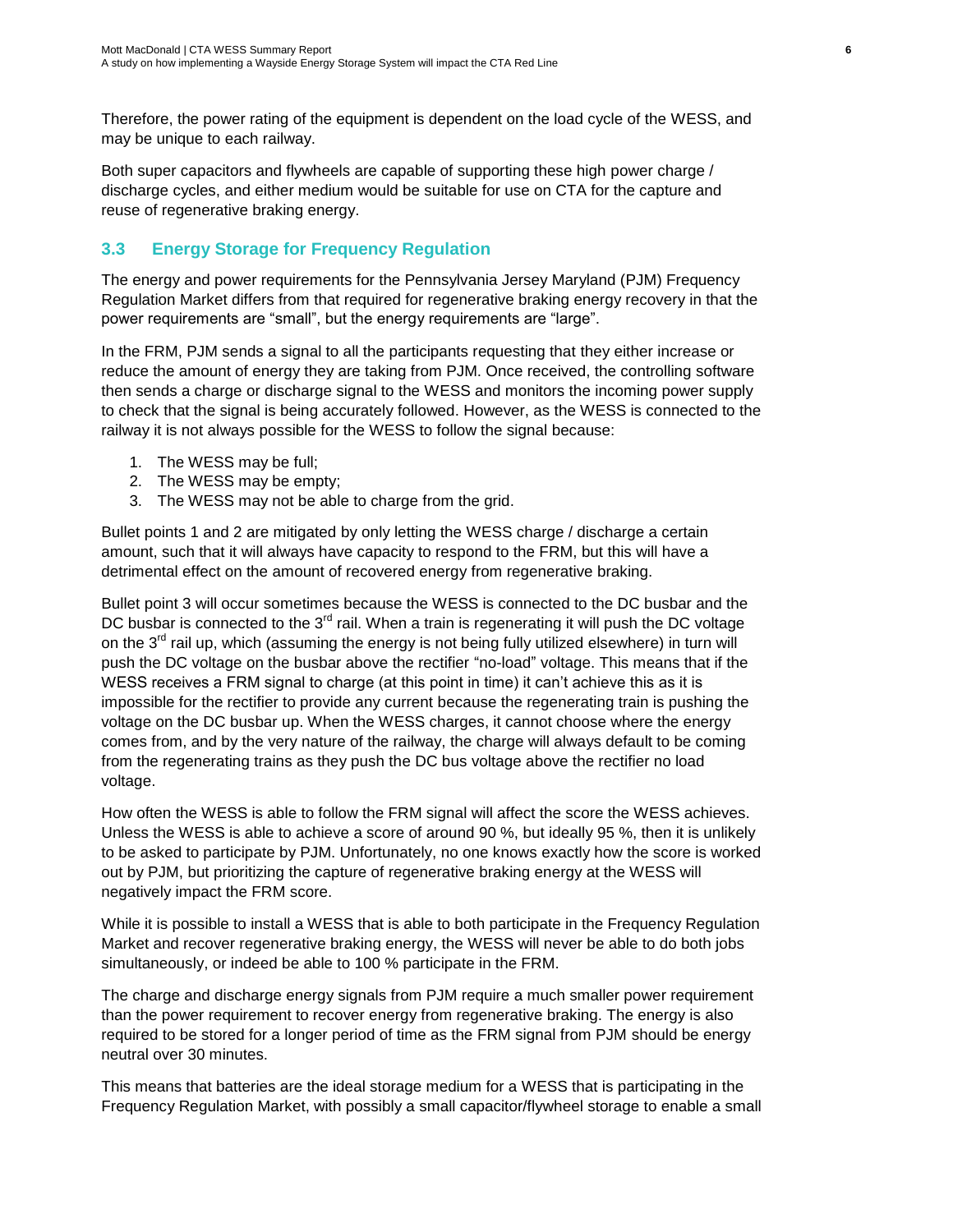amount of power to be transferred and then "trickle" charged from these to the batteries. However, the exact makeup of the WESS storage medium for FRM would be recommended by the manufacturer.

There are also other markets that CTA could participate in with PJM which include:

- Peak Load Contribution Management
- Utility Demand Management
- Economic Management
- Synchronised Reserve

None of these are likely to be as financially attractive as participating in FRM – probably worth about 25 % to 40 % of the FRM, but they could be discussed with any third party as an option, or additional to, participating in the FRM.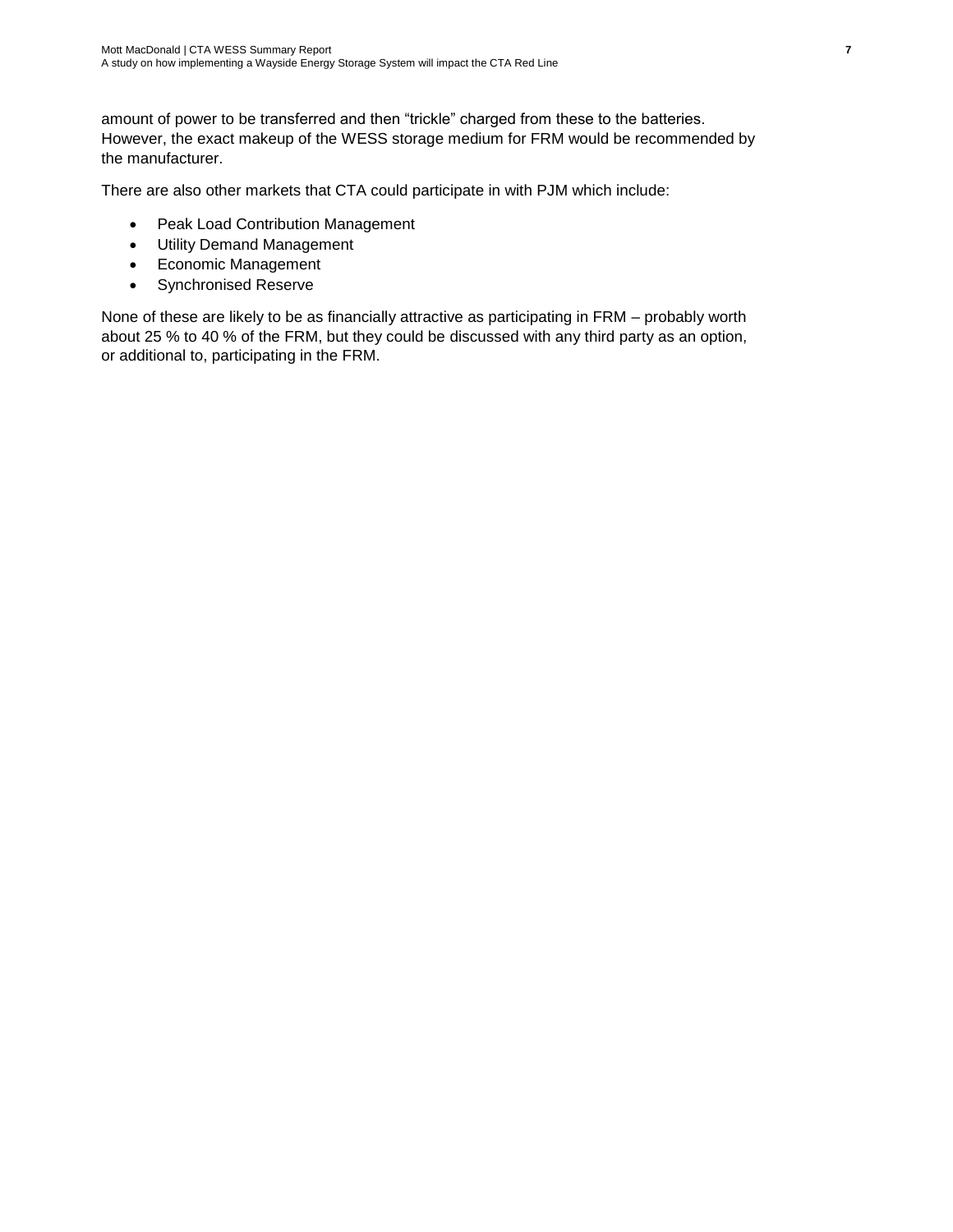# <span id="page-13-0"></span>**4 Simulation Results Summary**

#### <span id="page-13-1"></span>**4.1 Modelled WESS technical data**

The preferred size of WESS modelled in the simulations is a 2000 A (or 1.5 MW limit) WESS with a storage capacity of 6 kWh to 8 kWh. Figure 4-1 shows a simplified single line diagram for a WESS in a TPSS. The control power (125 V DC) for the WESS is not shown and additional HV circuit breakers and traction transformers and rectifiers are not shown.



Figure 4-1: Single Line Diagram of a WESS

The WESS is controlled using four control voltages:

Vstartcharge – this the voltage on the DC busbar that triggers the WESS to start charging

Vtargetcharge – this is the voltage the WESS attempts to maintain on the DC busbar when charging.

Vstartdischarge – this the voltage on the DC busbar that triggers the WESS to start discharging

Vtargetdischarge – this is the voltage the WESS attempts to maintain on the DC busbar when discharging.

Vstartcharge > Vtargetcharge > Vtargetdischarge > Vstartdischarge

As the WESS is capturing regenerative braking energy, Vtargetcharge is set higher than the TPSS no load voltage to prevent the WESS from charging from the TPSS. Refer to the Load Flow Analysis report for the settings used.

In the TRAIN program the WESS is modelled in one of three modes:

1) IDLE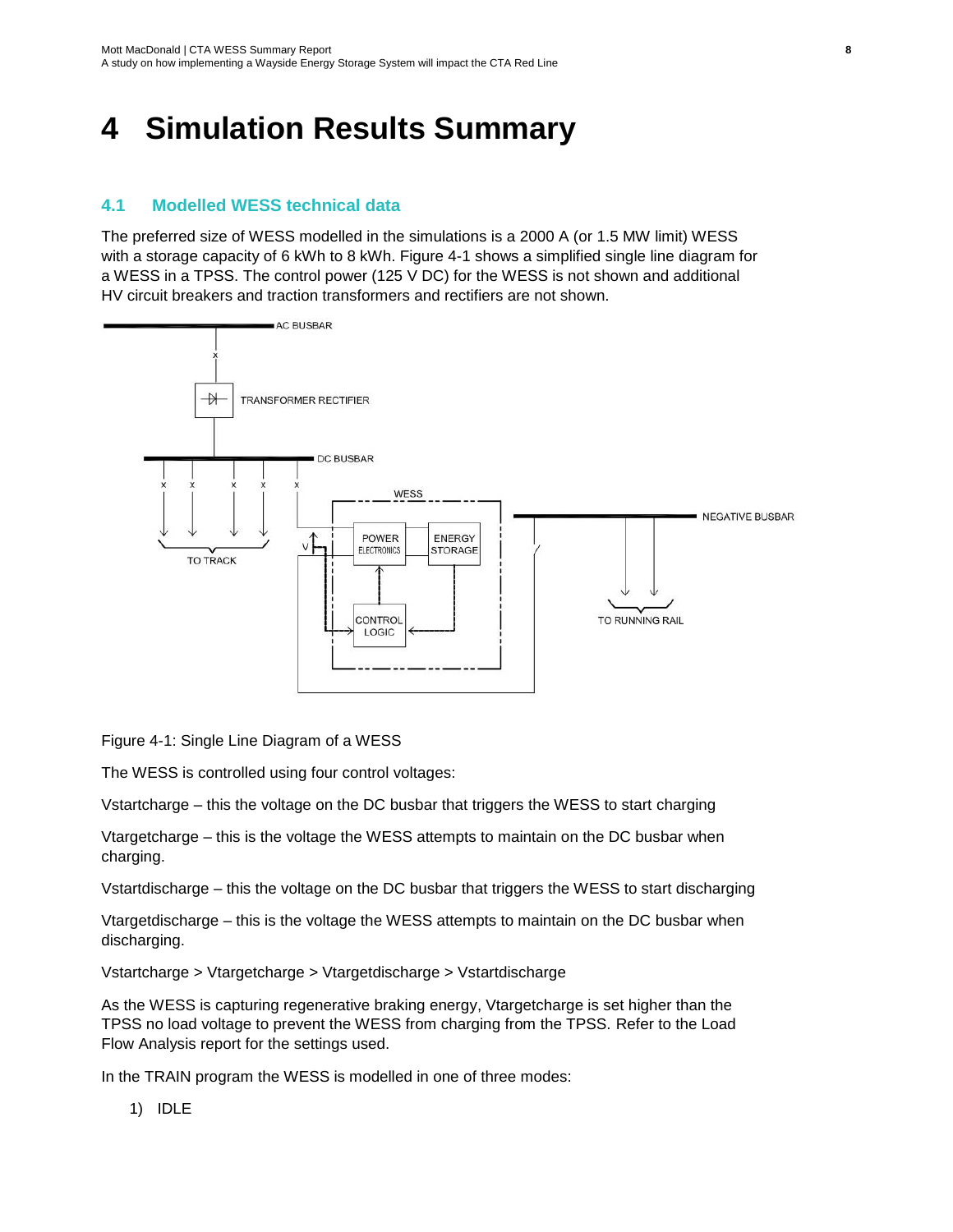The WESS is neither charging or discharging

#### 2) CHARGING

When the voltage at the TPSS busbar increases to the pre-set value, Vstartcharge, the WESS goes into charge mode. As the WESS draws power from the railway the voltage on the DC busbar will reduce. In charge mode the WESS will draw up to the maximum allowed current or power in an attempt to bring the TPSS busbar voltage down to the charging target voltage, Vtargetcharge. The WESS will continue charging until either it is full or the load builds up so that the charging current is reduced to zero in the attempt to maintain the busbar voltage target. The WESS will then return to IDLE mode when it has finished charging.

#### 3) DISCHARGING

When the voltage at the TPSS busbar decreases to the pre-set value, Vstartdischarge, the WESS goes into discharge mode. As the WESS discharges power into the railway the voltage on the DC busbar will increase. In discharge mode the WESS will output up to the maximum allowed current or power in an attempt to bring the TPSS busbar voltage up to the discharging voltage target, Vtargetdischarge. The WESS will continue discharging until either it is empty or the load reduces so that the discharging current is reduced to zero in the attempt to maintain the busbar voltage target. The WESS will then return to IDLE mode when it has finished discharging.

### <span id="page-14-0"></span>**4.2 Simulation Results**

The full numerical results from the TRAIN program can be read in the report 369052/01/B Load Flow Analysis Report.

Mott MacDonald first simulated the existing Red Line to determine where trains where wasting the largest amount of energy in rheostatic braking. This was determined to be on the Dan Ryan part of the Red Line and Mott MacDonald agreed with CTA to examine the placing of WESS on the six TPSS along the Dan Ryan part of the Red Line.

The results from the TRAIN program showed that wherever the WESS was placed it was charging at its full capacity of 6000 A, but only discharging at around 3000 A. The WESS was also cycling through its full capacity of 12 kWh.

On the surface, the results show that the WESS is doing a great deal of work and cycling through a large amount of energy in each simulation. Indeed, the WESS reduces the energy consumed at its TPSS location between 80 kWh and 150 kWh per hour. However, intricate analysis of the traction power system as a whole shows that the energy consumed by the traction power system would only be reduced between 20 kWh and 80 kWh per hour. The energy output of the adjacent TPSSs would increase, which would partially offset the energy saved at the TPSS where the WESS is located.

Although Mott MacDonald has seen and advised other Clients on this phenomenon on other transit systems, this is particularly profound on CTA due to the high maximum regenerative voltage limit on the trains and the usage of composite conductor rail.

The Red Line operates at a nominal 600 V, with the TPSS "no-load" voltage of 645 V. The trains are capable of regenerating up to a maximum voltage of 800 V which is 1.24 times the "no-load" voltage of the TPSS, as compared to a 750 V nominal system where the maximum regenerative voltage is (900 / 790) 1.14 times the "no-load" voltage of the TPSS. Combine this with the installation of composite conductor rail and the Red Line trains are able to "throw" their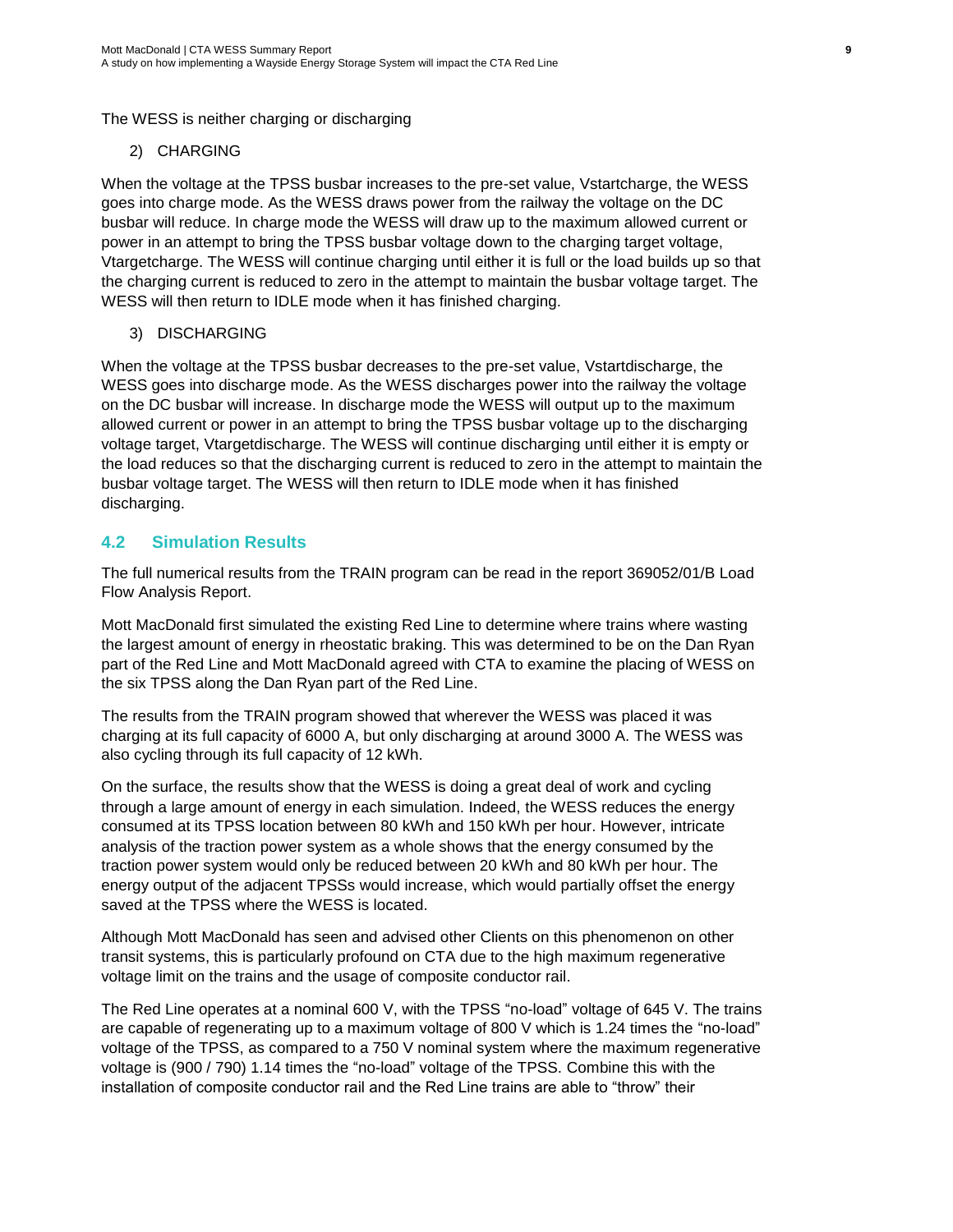regenerative braking energy significantly further than a system that operates at 750 V with steel conductor rail.

As an example, the loop resistance (3<sup>rd</sup> rail and running rail) is approximately 5.59  $\mu\Omega$ /ft. A train that regenerates 4,000 A at 800 V can "throw" the regenerated energy ( $(800 - 645) / 4,000$ ) / 5.59e-6 = 7,000 feet before a TPSS can even start to contribute to the load. This will be further exacerbated when the tracks in parallel are taken into account, resulting in a further reduction of the loop resistance. This means trains can probably reach out about as far as 12,000 feet with their regenerative braking energy in order to find a receptive load, which is almost two TPSS away.

If there is a WESS at one of these TPSS it "intercepts" this regenerative braking energy and absorbs the regenerative energy that would have otherwise gone to another train. The WESS is simply controlled by the voltage on the busbar and as this rises and puts the WESS into charge mode it draws current from the traction power system that would have gone to another train. This train then has to get its energy from elsewhere – the adjacent TPSSs.

Figures 4-2 and 4-3 show diagrammatically how this occurs. In this "scenario" the WESS is able to draw an additional 1000 A from the regenerating train, but intercepts the majority of the regenerative current. Train 2 now has to get the power from TPSS B, whose load goes up. Note that TPSS A is unable to contribute any power as the voltage on the DC busbar is always above the rectifier no load voltage.

The WESS is able to "drain" this current from the railway as the converter has active power electronics in it which form the buck-boost converter. The controller modifies the firing pattern of the active electronics to draw the correct current to meet the target voltage, Vchargetarget.



Figure 4-2: Regenerating train – no WESS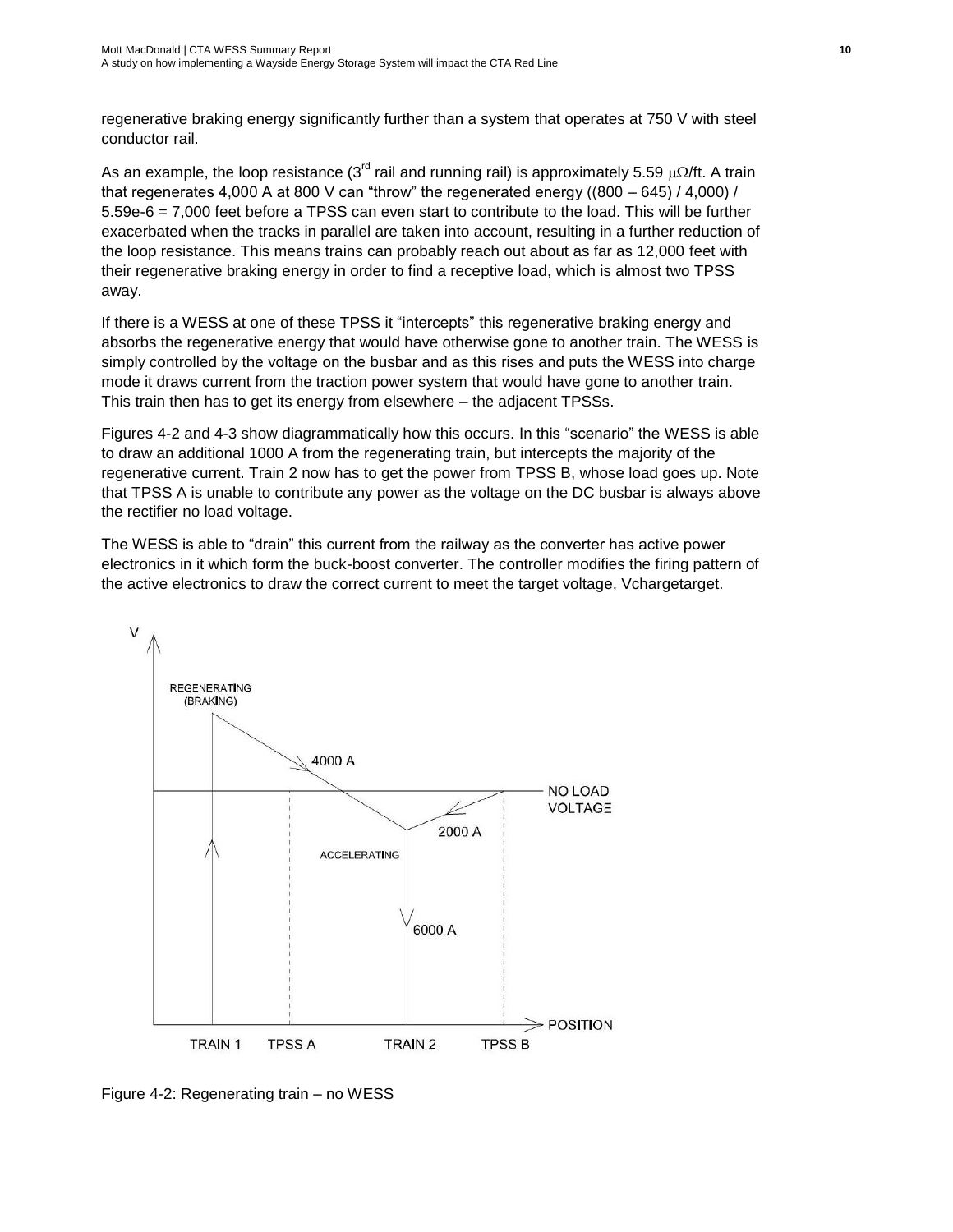

Figure 4-3: Regenerating train with WESS

Other factors that make the Red Line highly receptive are:

- 1) Relatively low headway (8 minutes) between trains during off-peak hours.
- 2) Cross connections to other lines around the Chicago Loop and on the North Main.
- 3) Cross connection to Green Line at Princeton TPSS.
- 4) Cross connection to Green and Orange Line at State TPSS.

All these reasons combined mean that the CTA Red Line is already highly receptive to regenerated energy. This can be seen as the place where the trains waste most energy in rheostatic braking is at  $95<sup>th</sup>$  station which is away from the cross connections with other lines. Indeed around the city loop and the north branch of the Red Line there are many station to station links where negligible energy is being wasted in rheostatic braking. There are only five station to station links where more than 2 kWh of energy is wasted in rheostatic braking and three of these are at  $79<sup>th</sup>$ ,  $87<sup>th</sup>$  and  $95<sup>th</sup>$  stations. Indeed there is only a small amount of rheostatic energy wasted north of 69<sup>th</sup> Street station that can be pulled out of the trains and into a WESS.

#### <span id="page-16-0"></span>**4.3 Preferred Size of WESS**

Based on the high receptivity of the CTA system, a 6000 A, 12 kWh WESS is intercepting too much regenerative braking energy that would otherwise have gone to other trains, and storing too much of this energy. The CTA system would be better suited to a smaller WESS to pick up the excess regenerative energy without interfering too much with the train-to-train energy transfer.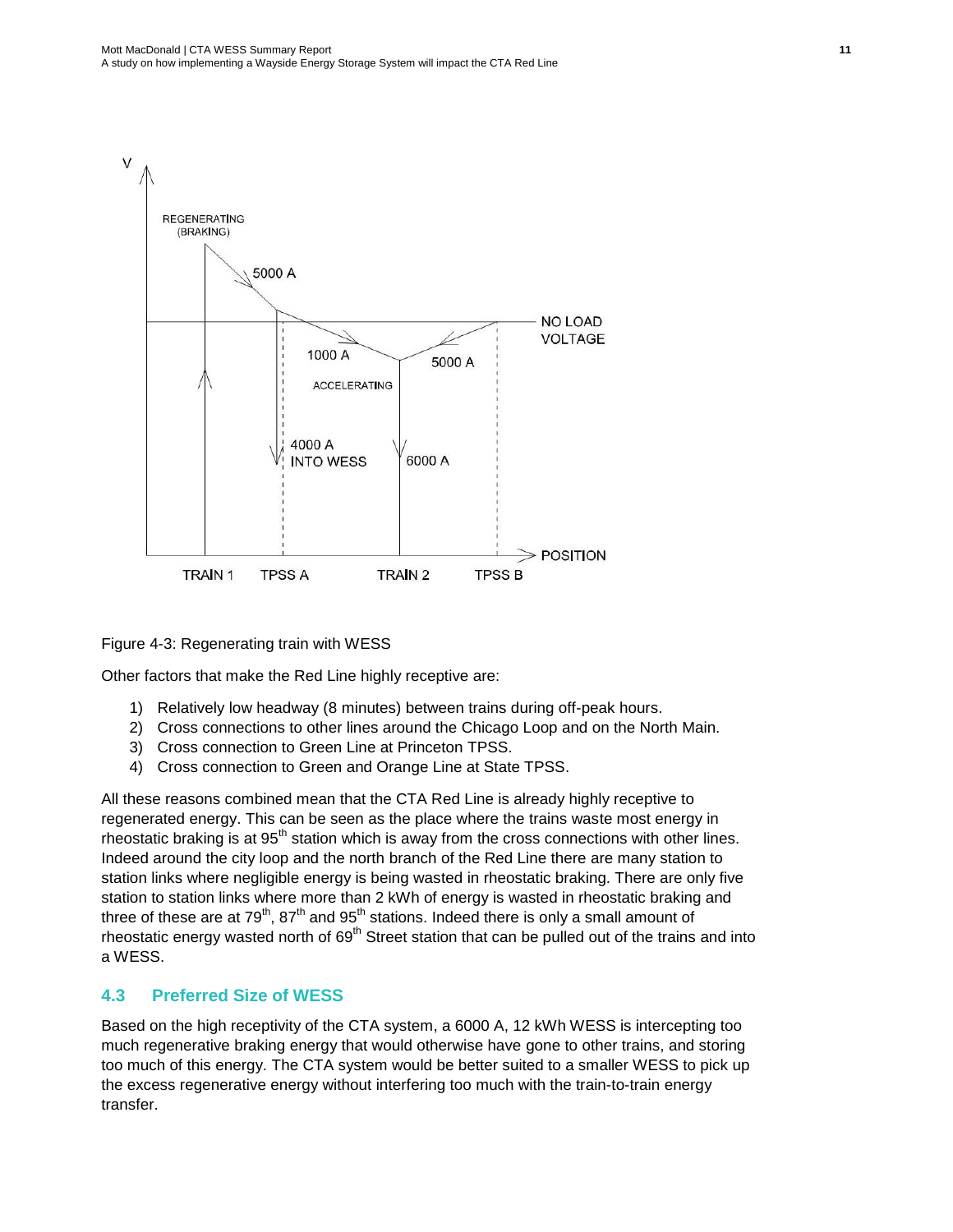Based on this analysis Mott MacDonald undertook simulations examining the placement of a 2000 A 7 kWh WESS at 79<sup>th</sup> TPSS and 95<sup>th</sup> TPSS.

Based on an assumption of 20 peak hours and 148 off peak hours a week this gave an annual energy saving of 255,000 kWh with the WESS at 79<sup>th</sup> TPSS. This figure is likely to be slightly conservative as the WESS will save more energy during the night when the service is below offpeak levels. However, it was not within Mott MacDonald's scope to model the overnight service.

## <span id="page-17-0"></span>**4.4 Accuracy of simulations**

The simulations undertaken by Mott MacDonald are as accurate as can be reasonably undertaken. There are, however, some factors that are not modelled in the simulation.

- 1) The TRAIN program ignores that some energy must be wasted in rheostatic braking as this is required to seamlessly blend between regenerative braking and friction braking. However, this is small in the overall scheme of things.
- 2) The TRAIN program assumes all the energy from regenerative braking can be exported to the line. This is not always the case because usually the electrical protection on the trains backs the regenerative current off as the voltage approaches the maximum over voltage.
- 3) There are unscheduled miles, e.g., for special events, that have not been accounted for when working out the annual energy savings from a "typical" week.
- 4) There are unscheduled delays and perturbations that, statistically, will occur at some point in the year that have not been accounted for when working out the annual energy savings from a "typical" week.

## <span id="page-17-1"></span>**4.5 Financial Analysis**

Although the exact cost of a WESS will vary between manufacturers and technology, the approximate cost of a 2000 A WESS with 8 kWh of storage energy will be around \$700k. This is broken up roughly as \$600k for the WESS and \$100k for installation in the TPSS. Reducing the storage capacity to 6 kWh would probably save around \$100k, but this saving would vary between manufacturers.

The quoted cost has been approximated from figures provided by the manufacturers that Mott MacDonald has talked to.

The \$100k for installation would cover the cost of the following work in the TPSS:

- New DC circuit breaker and cabinet
- DC cabling and ladder tray between DC switchboard and WESS
- SCADA connections
- 125 V DC power supply connections to the WESS
- Any lighting modifications
- Testing and commissioning of the WESS

Table 4-3 in the Load Flow Analysis Report 369052/01/B shows the annual energy saving to CTA for one WESS at  $79<sup>th</sup>$  TPSS will be in the region of 255,000 kWh. The savings on the energy bill from Commonwealth Edison will depend very much on how CTA is billed for the energy which is usually a combination of a "peak" power demand as well as actual energy used. However, just considering the reduction in energy, at a cost of 7c per kWh, the annual saving for CTA would be in the order of \$18k. There are likely to be additional cost savings including reduction in demand charges and higher energy savings during the night (which weren't modelled). However, this is only likely to increase the annual saving to around \$25k to \$30k.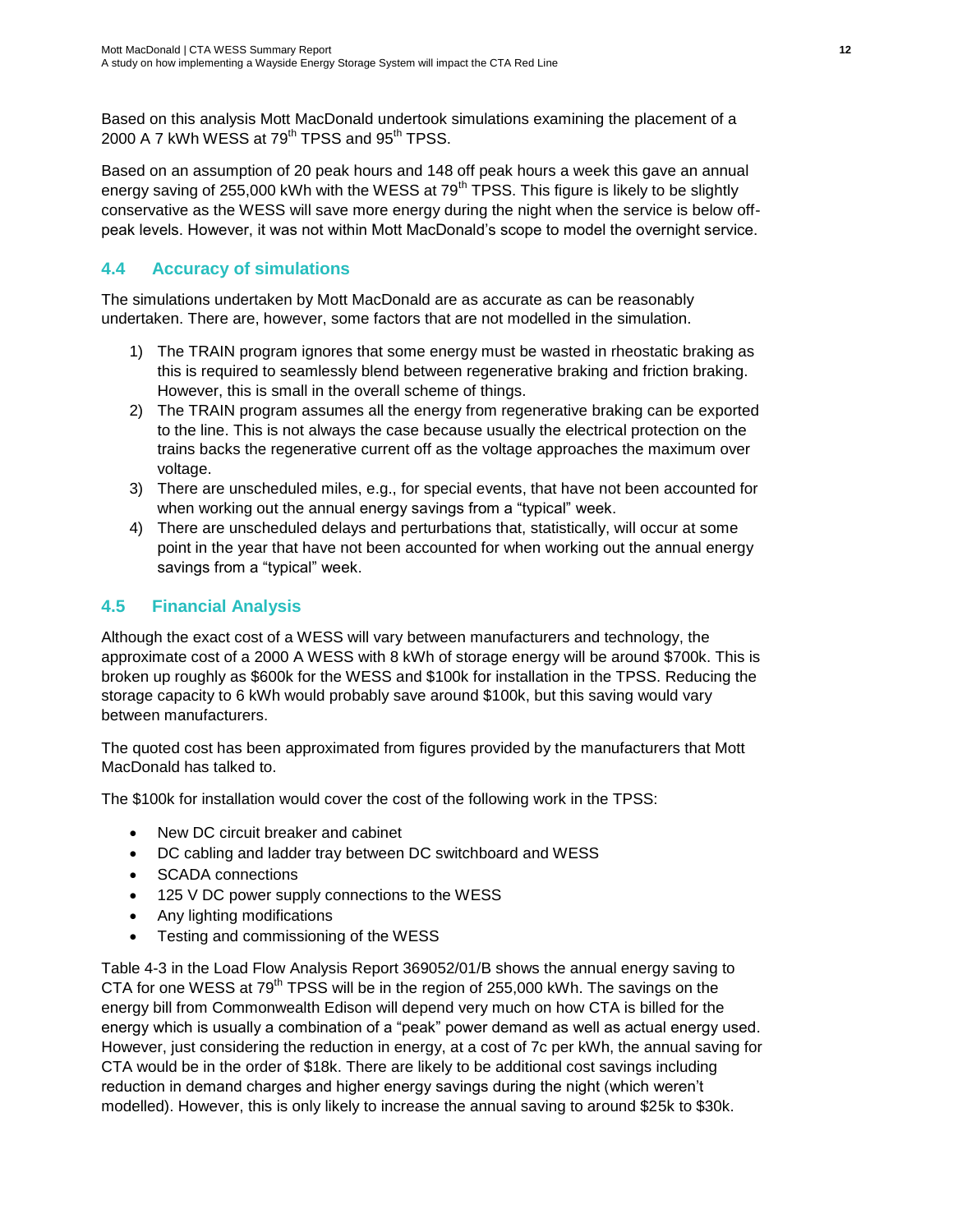This calculates out as a payback period of around 20 years, which would now have to factor in additional maintenance costs like the replacement of the capacitors or the vacuum pumps and bearings. This is likely to push any return on investment up to around 25 years, which is unlikely to be attractive.

The payback period is high not only due to the inherent high receptivity of the CTA system, but also due to the low cost of energy CTA already pays at 7 cents per kWh.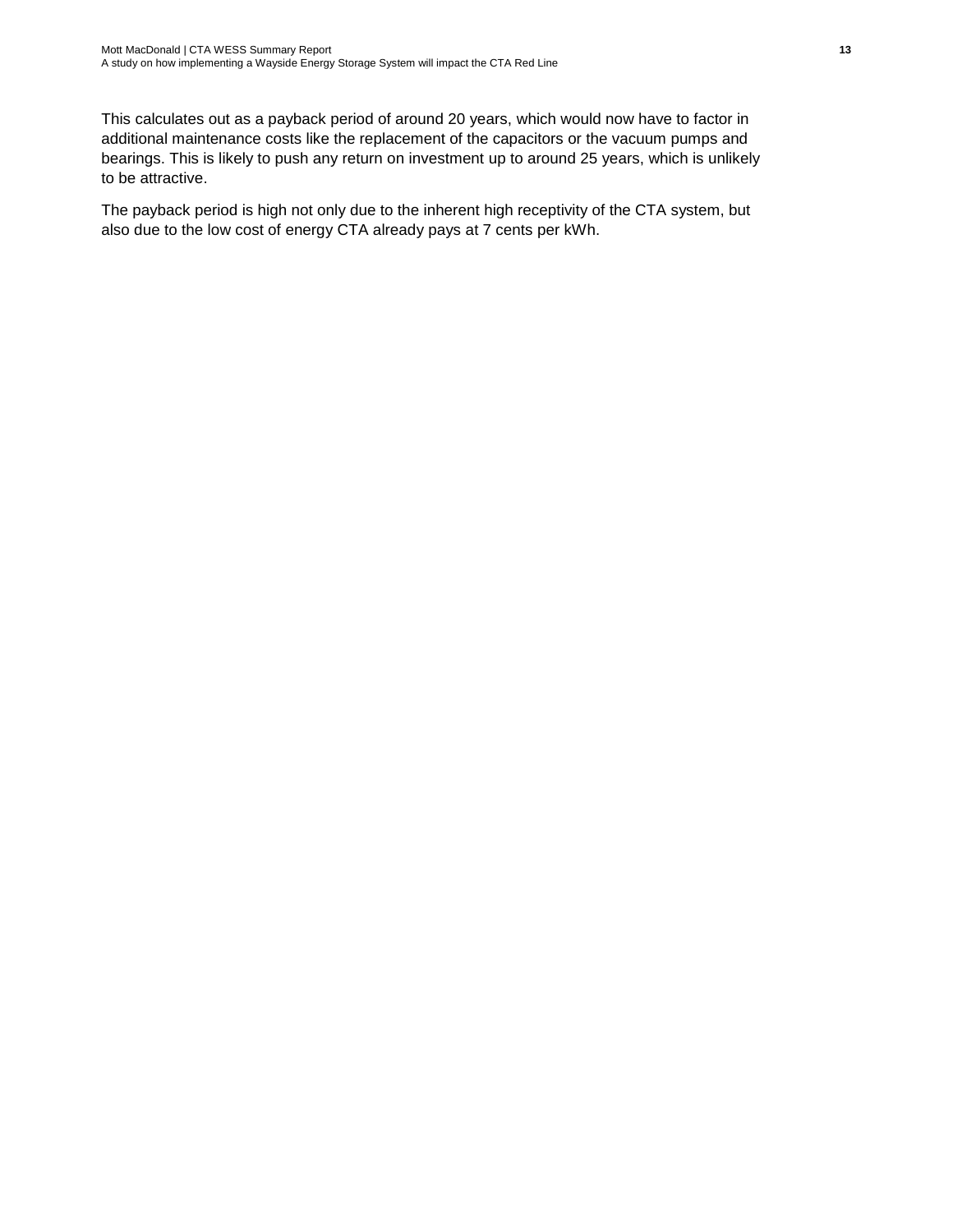# <span id="page-19-0"></span>**5 TPSS Site Survey Summary**

As the simulations show that technically  $79<sup>th</sup> TPSS$  is the preferred site for a WESS due to the availability of regenerative energy, this section concentrates more on describing the site visit to this TPSS.

### <span id="page-19-1"></span>**5.1 WESS Suitability**

The full site survey results with corresponding layout drawings can be read in the report 369052/02/B Site Survey Report.

The survey report shows that there is room in any of the six TPSS visited to install a WESS to install either type of WESS, but there would be restricted room at 79<sup>th</sup> and 95<sup>th</sup> TPSS to expand the WESS at a later date.

From a physical perspective, the preferred sites for the WESS would be  $27<sup>th</sup>$ , Pershing or  $50<sup>th</sup>$ TPSS as these sites have ample space for the WESS and two of these TPSS (Pershing and  $50<sup>th</sup>$ ) also have a complete spare DC circuit breaker and cabinet that can be used that would reduce costs.

### <span id="page-19-2"></span>**5.2 FRM suitability**

In order to participate in the FRM, an additional 500 kWh battery storage unit would be required. None of the TPSS surveyed have space internally to accommodate 500 kWh of battery storage.

However, this can be delivered to site in a self-contained 20 foot container and installed on a concrete slab with aerial cable tray between the TPSS and the container. It is this solution that Mott MacDonald has envisaged when checking the TPSS site suitability for participating in the FRM. The WESS would need to be expanded with an additional converter rated at between 500 A to 1000 A continuous current rating.

Although the exact type of batteries to be used would need to be confirmed by the manufacturer it is likely that these would be lithium-ion batteries and as such would need careful handling and safety precautions – although some precautions, like fire suppressant, can be incorporated into the container by the manufacturer.

From a physical space perspective, the preferred sites for the inclusion of a 20 foot battery container would be  $27<sup>th</sup>$ , Pershing or  $50<sup>th</sup>$  TPSS as these sites have space inside the TPSS fence for the battery container that would either negate the need for planning department permission or make it more likely to be granted, as well as there being no issue over land ownership and potential acquisition of adjacent property.

At 79<sup>th</sup> TPSS there is space to the east of the TPSS that is presently a flat, grassy area where a 20 foot container could be physically installed. CTA will need to confirm if they own the land, vehicle bollards will need to be installed around the container to prevent vehicular collisions and a tree may need to be removed. Other topics to be addressed are planning department permission and the installation of a potentially hazardous 20 foot container (it is an urbanized area that is open to view from the public).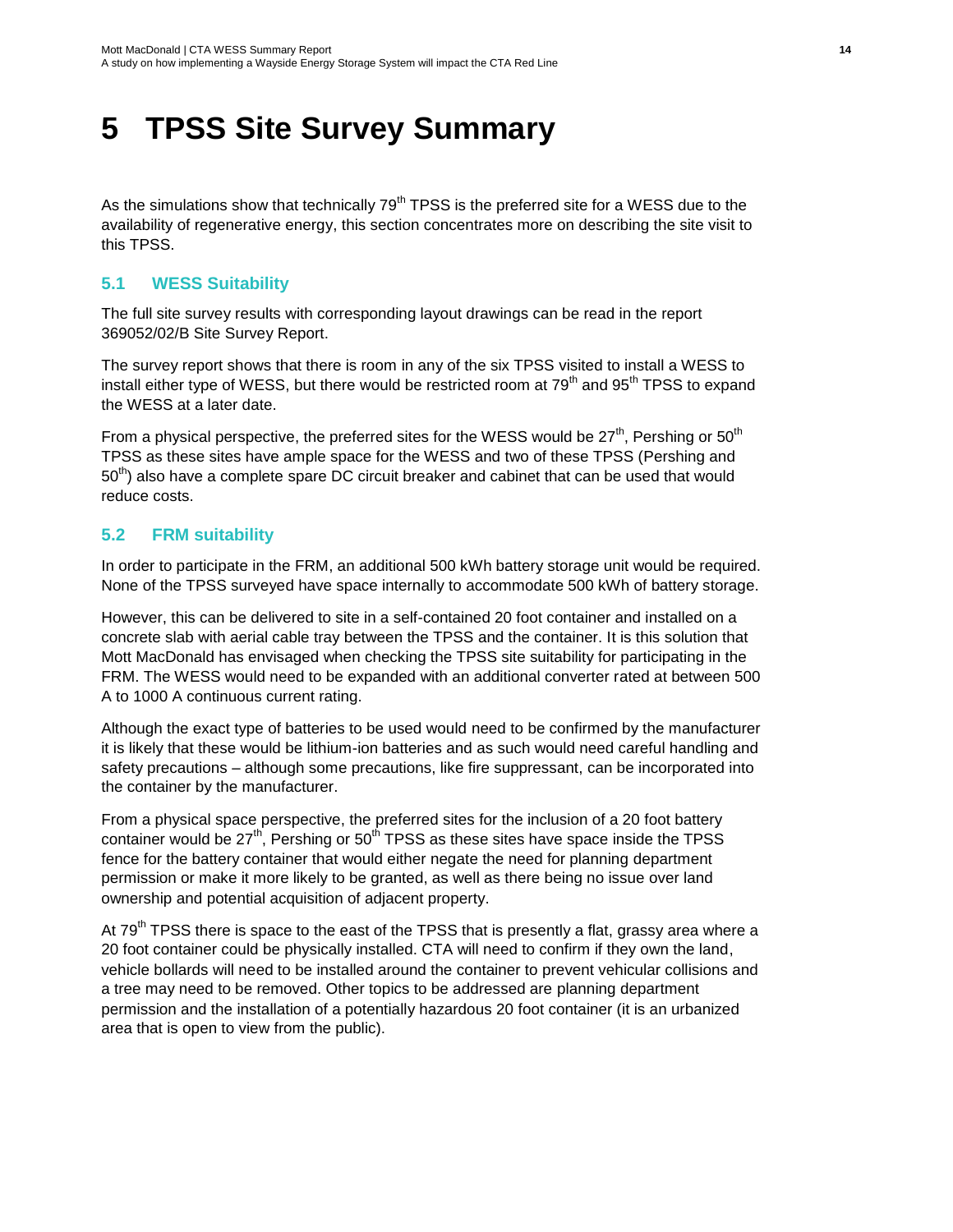# <span id="page-20-0"></span>**6 Conclusions and Recommendations**

### <span id="page-20-1"></span>**6.1 Size of WESS**

CTA need to note that each manufacturer provides the converter and energy storage medium in different "modules" such that any bids that come back from manufacturers may not exactly match the 2000 A current requirement and 6 kWh to 8 kWh energy storage requirement – it could be slightly more or less depending on what works within 79<sup>th</sup> TPSS limitations and constraints as imposed on their equipment. Any differences from these sizes should be duly considered and not rejected out of hand for not meeting the specification.

Also, different manufacturers have different sizes of equipment and different ways of putting them together. The manufacturers with whom Mott MacDonald spoke with as part of this project stated they would be willing to customize their equipment to fit any difficult space requirements. Therefore, any Request For Proposal to supply the WESS should be written cognizant of this, and should allow the manufacturers the opportunity to visit  $79<sup>th</sup> TPSS$  so they can assess the space available for themselves.

The payback period based on regenerative braking energy saving alone for a 2000 A 6 kWh WESS at 79<sup>th</sup> TPSS is around 25 years. This is due to the high interconnectivity of the Red Line with the other CTA lines (meaning the system is already highly receptive to regenerative braking energy) and the low price of 7 cents per kWh CTA pays for electricity.

### <span id="page-20-2"></span>**6.2 Participation in FRM**

It is difficult for Mott MacDonald to definitively advise CTA on whether it is financially viable to pay for the necessary equipment to participate in the FRM or definitively size the WESS for the FRM as:

- this is not part of the TRAIN model;
- the information provided to Mott MacDonald has been qualitative in nature.

However, the revenue generated for participating in the FRM has generally correlated to natural gas prices and these are expected to increase by about 25 % over the next 10 years. Also as mentioned above, the WESS has to be "balanced" between performing in the FRM and recovering regenerative braking energy, which will always lead to a finite (albeit manageable and acceptable) reduction in the FRM score.

Mott MacDonald would therefore recommend CTA to issue any Request For Proposal with the option to participate in the FRM, and attempt to obtain a Contract, whereby other Parties pay for the capital cost of the equipment, and the profits are shared between the companies involved and the CTA.

### <span id="page-20-3"></span>**6.3 Potential for WESS on other CTA lines**

The potential for WESS on the CTA Red Line is limited mainly due to the high electrical interconnectivity of the Red Line with other lines that ensures the Red Line trains enjoy a high receptivity for their regenerative braking energy. WESS are most effective where there are no other loads already present – i.e., on a length of line that is not interconnected with other lines and has a headway greater than (approximately) ten minutes. In order to produce regenerative braking energy, trains must be braking, so any potential TPSS for WESS deployment would also need a station within (approximately) 3,000 feet of the TPSS.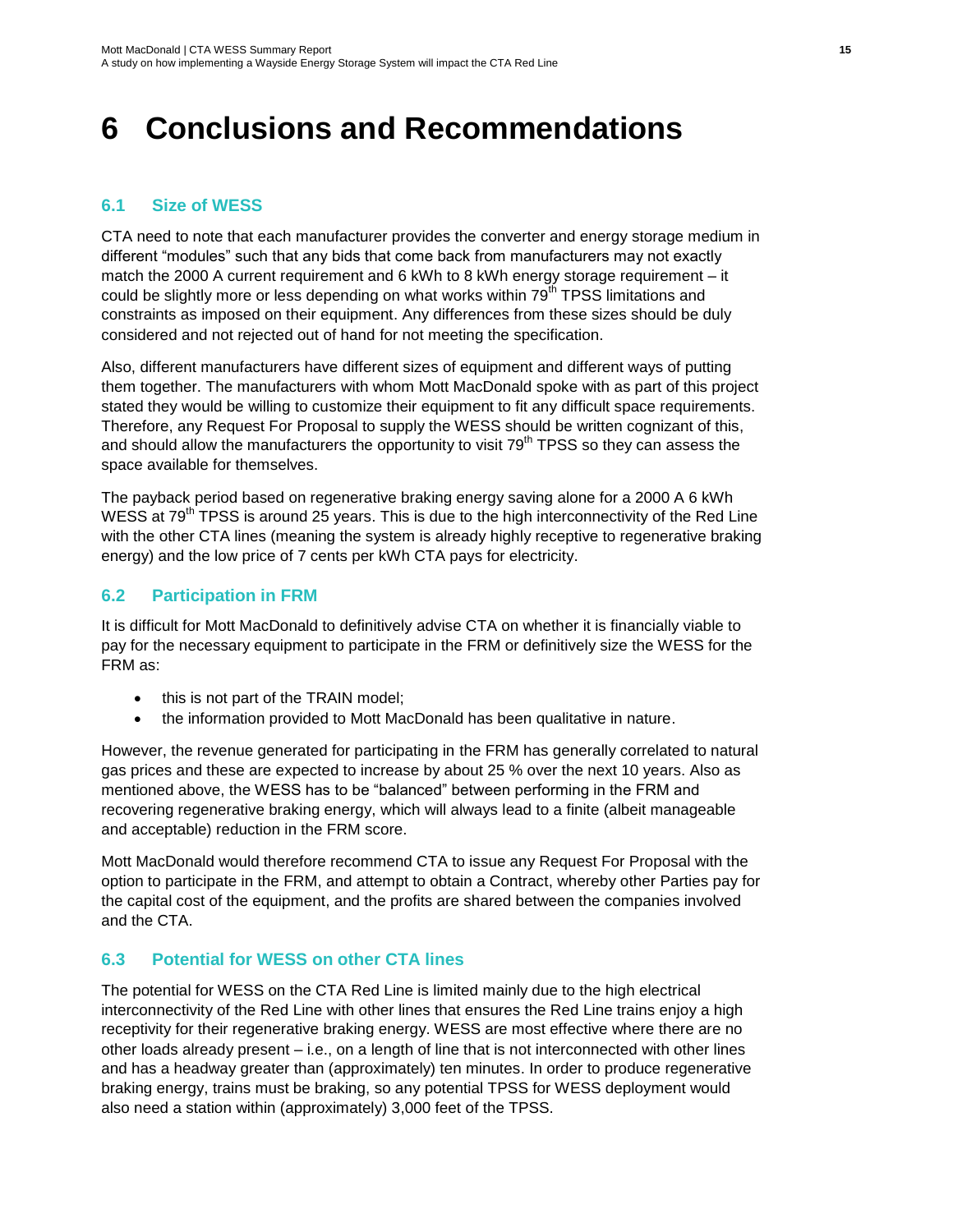When the 7000 series trains are introduced on the Blue and Orange Line in future years, there is the potential for WESS to be used on both of these lines. The WESS could be used in two ways:

- 1. To reduce capital TPSS upgrades.
- 2. To increase receptivity to regenerative braking to reduce energy usage.

WESS can be used to reduce capital TPSS upgrades by installing WESS either at midpoints or at TPSS and using them to trickle charge from the traction system. When a train goes past, the WESS discharges completely, thereby reducing the load on the TPSS and increasing midpoint voltages. This can mean additional transformer rectifiers don't need to be installed at existing TPSS or additional TPSS don't need to be built to support low midpoint voltages.

Mott MacDonald would recommend CTA commissions a Load Flow Analysis to examine the possibility of installing WESS alongside the introduction of the 7000 series trains:

- Between Sacramento TPSS and O-Hare TPSS on the Blue Line;
- **•** Between Kolmar and Des Plaines TPSS on the Blue Line;
- Between Ashland and Midway TPSS on the Orange Line.

The other places that may benefit from WESS are:

- Between Western TPSS and Harlem TPSS on the Green Line.
- Between  $17<sup>th</sup>$  TPSS and  $54<sup>th</sup>$  TPSS on the Pink Line.